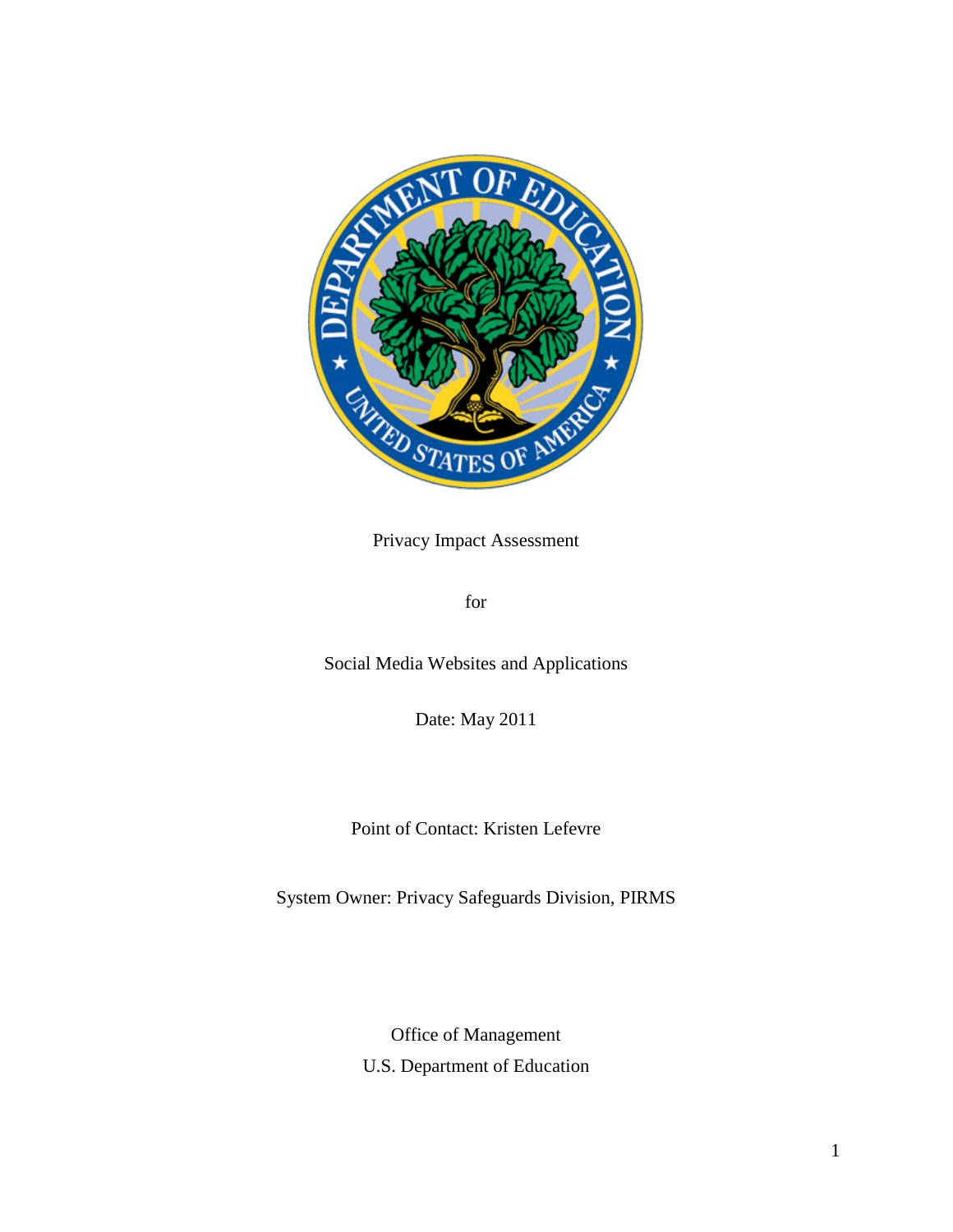### 1. **Introduction**

The Department of Education ("the Department" or "ED") uses various social media websites, tools, and applications to engage in dialogue, share information, and collaborate with others. While non-governmental third-parties control and operate many of these sites, some are controlled and operated by ED.

The term "social media," also referred to as social networking, Web 2.0, or Gov 2.0, describes media designed for dissemination over websites through social interaction, and created using highly accessible and scalable publishing techniques. Social media focuses on the ability of people to collaborate and share information online. It is an enabling platform for Web-based communities of interest, collaboration, and interactive services. Through social media, people or groups can create, organize, edit, comment on, combine, and share content of mutual interest.

This Privacy Impact Assessment (PIA) covers all of ED's current, authorized social media websites and applications that are functionally comparable with substantially similar practices across each website and application. This includes those owned by ED or by a third-party.

ED will prepare a separate PIA for any social media use that raises distinct privacy risks from those covered by this PIA. The social media websites and applications covered by this PIA do not solicit, collect, maintain, or disseminate sensitive personally identifiable information (PII) from individuals who interact with these authorized social media websites and applications.

ED is using third-party social media sites to provide ED content in formats that may be useful or interesting. However,  $www.$ ed.gov is the official source of information from the U.S. Department of Education. Using these third-party sites does not constitute an endorsement by ED or any of its employees of the sponsors of the sites or the information or products presented on the sites. Additionally, please be aware that the privacy protections provided at [www.ed.gov](http://www.ed.gov/) may not be available on third-party sites and applications.

Due to the dynamic nature of social media, this PIA will not list ED's authorized social media websites and applications. An updated list of ED's current social media presence can be found at [http://www2.ed.gov/about/overview/focus/social-media.html.](http://www2.ed.gov/about/overview/focus/social-media.html)

# 2. **Legal Authority**. **Cite the legal authority to collect and use this data.**

The President's Memorandum on Transparency and Open Government (January 21, 2009) and the Director of the Office of Management and Budget's (OMB) Open Government Directive Memorandum (December 8, 2009), direct agencies to harness new technologies to engage the public and provide concrete steps to implement the system of transparency, participation, and collaboration. They also encourage the solicitation of public feedback to identify information of the greatest use to the public, assess and improve levels of collaboration, and identify new opportunities for cooperation in government.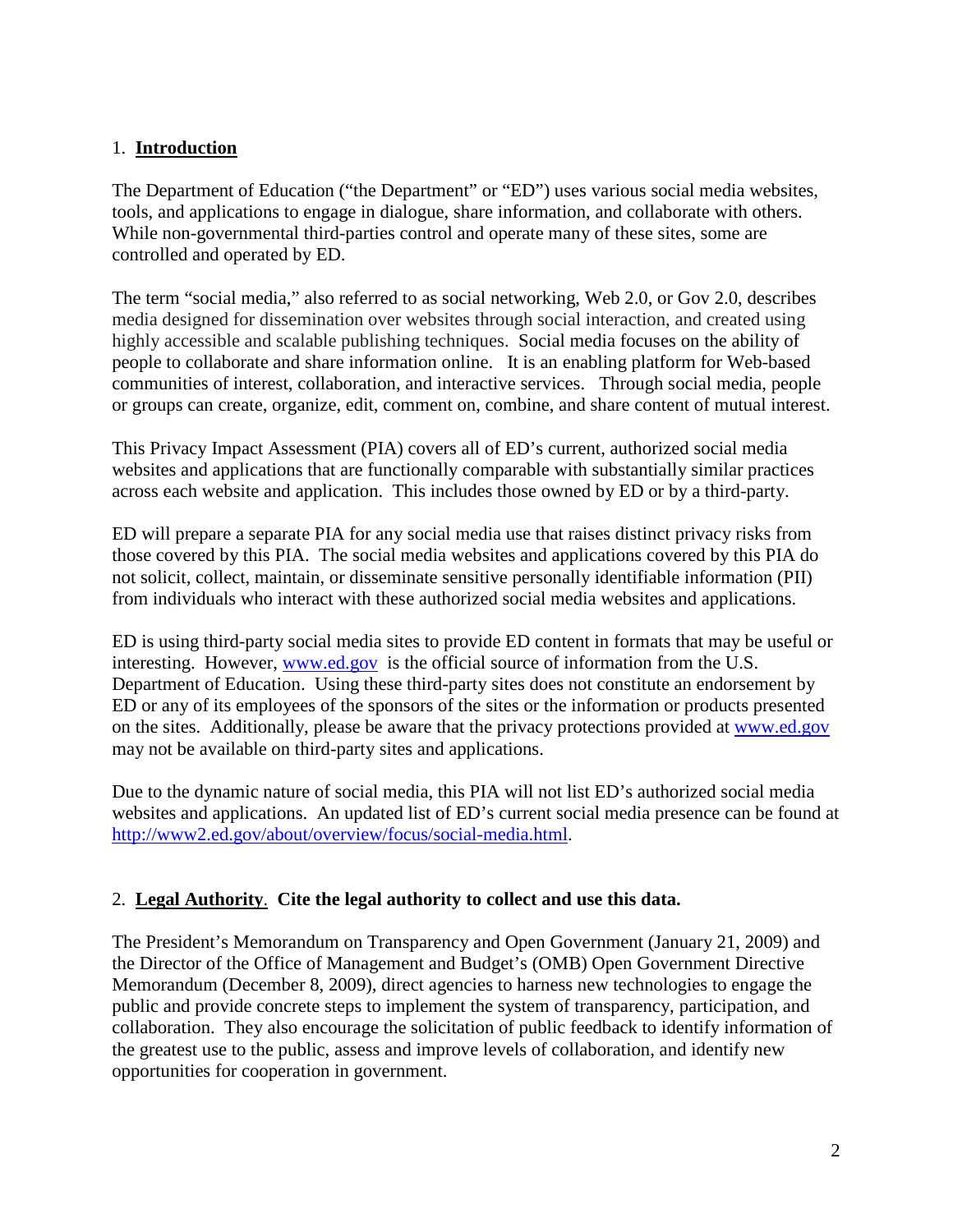In response to this Memorandum, ED developed its Open Government Plan. [http://www.ed.gov/open/plan.](http://www.ed.gov/open/plan) This plan encourages public participation using web-based collaboration tools and will use such tools to engage the public. Accordingly, the Department uses social media websites or applications for external relations (such as communications, outreach, and public dialogue), to provide information about or from the Department, to encourage citizen participation, engagement, and collaboration, to provide a new channel for ED to broadcast core messages targeted at the ED community and to provide customer service. The Department uses these tools to make information and services widely available, while promoting transparency and accountability. Any information that ED places on a social media website or application will also be made available through ED's official website [\(www.ed.gov\)](http://www.ed.gov/), or other official means, whenever possible.

The Department also has authority to perform "public information functions, including the provision, through the use of the latest technologies, of useful information about education and related opportunities to students, parents, and communities." 20 U.S.C. Section 3412(e) (2).

Although ED uses social media websites and applications, it does not actively seek sensitive PII, nor does it collect, maintain, or disseminate sensitive PII from individuals who interact with its authorized social media websites and applications. In very limited circumstances, ED may use the minimum amount of non-sensitive PII that it receives if that information is necessary for the proper performance of agency functions and has practical utility. OMB Circular A-130. For example, if a user provides an e-mail address, which may or may not identify the individual, and requests the Department to respond, ED may use the e-mail address to do so, but only for that purpose.

#### 3. **Purpose of ED's Use of the Social Media Tool**. **State the specific purpose of the use of the third-party or ED social media website or application.**

The Department may utilize social media websites or applications for external relations (such as communications, outreach, and public dialogue), to provide information about or from the Department, to encourage citizen participation, engagement, and collaboration, to provide ED with a new channel to broadcast its core messages targeted at its stakeholders, and to provide customer service. The Department uses these tools to make information and services widely available, while promoting transparency and accountability. Any information that ED places on a social media website or application will also be made available through ED's official website [\(www.ed.gov\)](http://www.ed.gov/), or other official means, whenever possible. If ED uses social media to solicit feedback, ED will provide an alternative government e-mail address where users can also submit feedback, whenever possible.

For all social media websites and applications that this PIA covers, ED is not permitted to actively seek sensitive PII, and may only use the minimum amount of PII necessary, such as voluntarily provided contact information, for the proper performance of agency functions and which has practical utility. OMB Circular A-130. The social media websites and applications covered by this PIA are functionally comparable, with substantially similar practices across each website and application.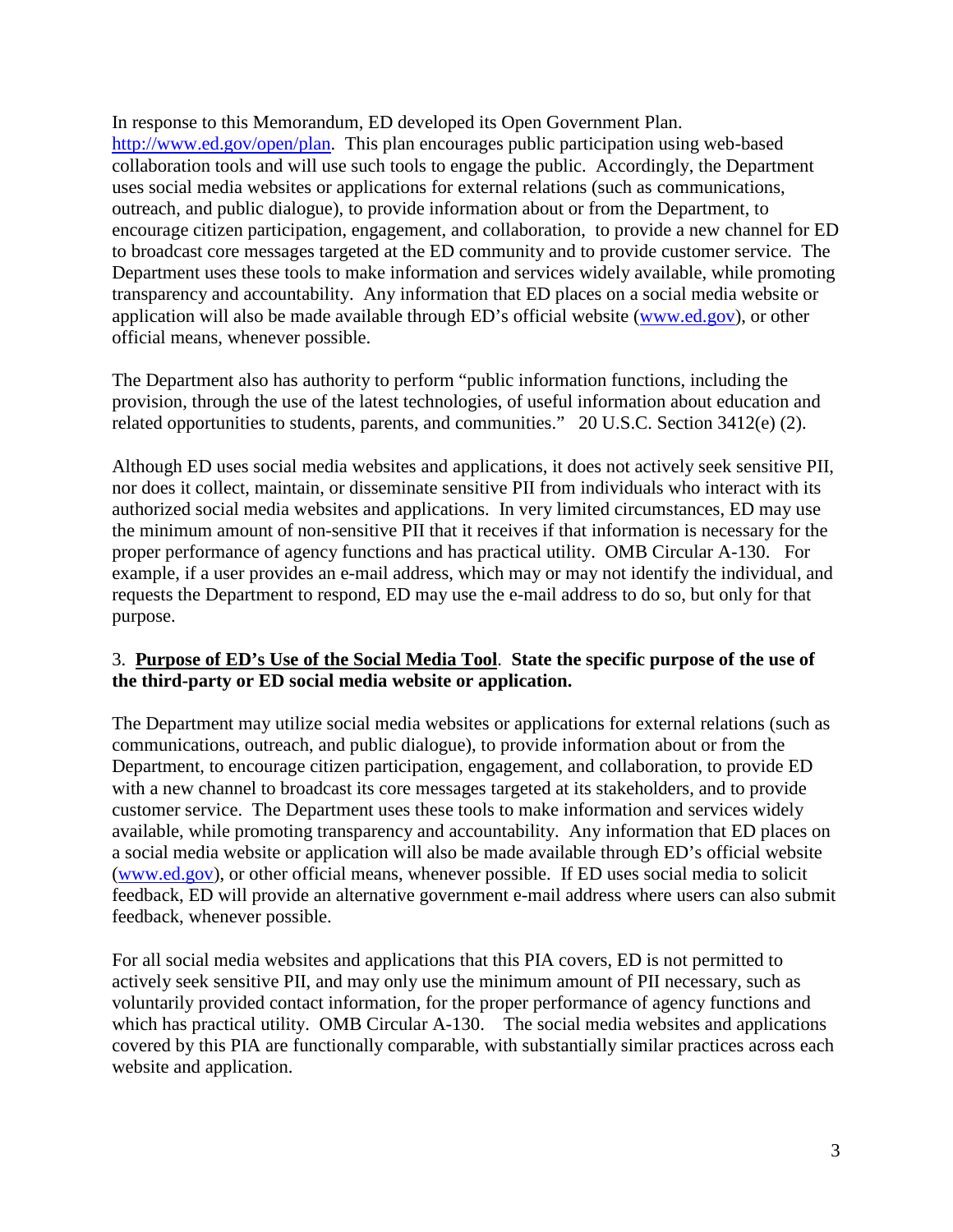### 4. **Characterization of the Information**. **What elements of PII are likely to become available to the agency through public use of the website or application?**

Although many third-party social media websites and applications collect PII (e.g., name, DOB, age, etc.) to establish a user account for registration and other purposes, ED does not have access to this data, and does not directly or indirectly collect, maintain, or disseminate sensitive PII from individuals who interact with any authorized third party or ED-controlled social media website or application. The Department encourages users to consult the representatives of any third-party controlled and operated service provider to be informed of the PII collection and maintenance policies on these social media websites.

Upon registration, users select a level of interaction and how much visibility they want to have through social media websites or applications. Users may place comments, messages, and other information on the websites' public spaces. The extent of PII revealed by the user is completely at his or her discretion and as such cannot be fully characterized. At times, users may voluntarily provide contact information, such as an e-mail address, which may or may not identify the individual, for ED staff to follow-up. Where possible, ED prominently discourages the posting of sensitive PII and may also delete any sensitive PII that is posted, of which we become aware and to the extent possible. If PII is so posted, ED reserves the right to purge PII, as it does not meet our posting standards.

ED does not intend to collect information under the Paperwork Reduction Act. If it decides to do so, another PIA will be developed to assess that usage.

# 5. **Uses of the Information**. **What is the intended or expected use of the information?**

While ED does use social media websites and applications as platforms for communicating its message to reach as many people as possible or to target specific audiences (i.e., students, teachers), ED does not collect, maintain, or disseminate sensitive PII from individuals who interact with any authorized ED social media website or application. To the extent possible, ED will review the postings to social media websites and applications to fulfill the purposes of using the website or application. For example, if ED requests comments about what questions the Secretary will answer at an education summit or for ideas for reaching out to a certain student population, postings will be reviewed for that purpose.

While ED does not actively seek sensitive PII, ED may only use the minimum amount of nonsensitive PII which it receives that is necessary for the proper performance of agency functions and which has practical utility. OMB Circular A-130. For example, if a user provides contact information and requests that the Department respond, ED is permitted to use the contact information to do so. However, if such contact information is provided, ED will use it only for the purpose for which it was provided, i.e., follow-up for the specific reason that the user requested. Additionally, ED will collect and maintain such information in compliance with applicable laws and regulations, such as the Privacy Act, the Paperwork Reduction Act, and the Federal Records Act.

# 6. **Sharing and Disclosure. With which organizations will the information be shared?**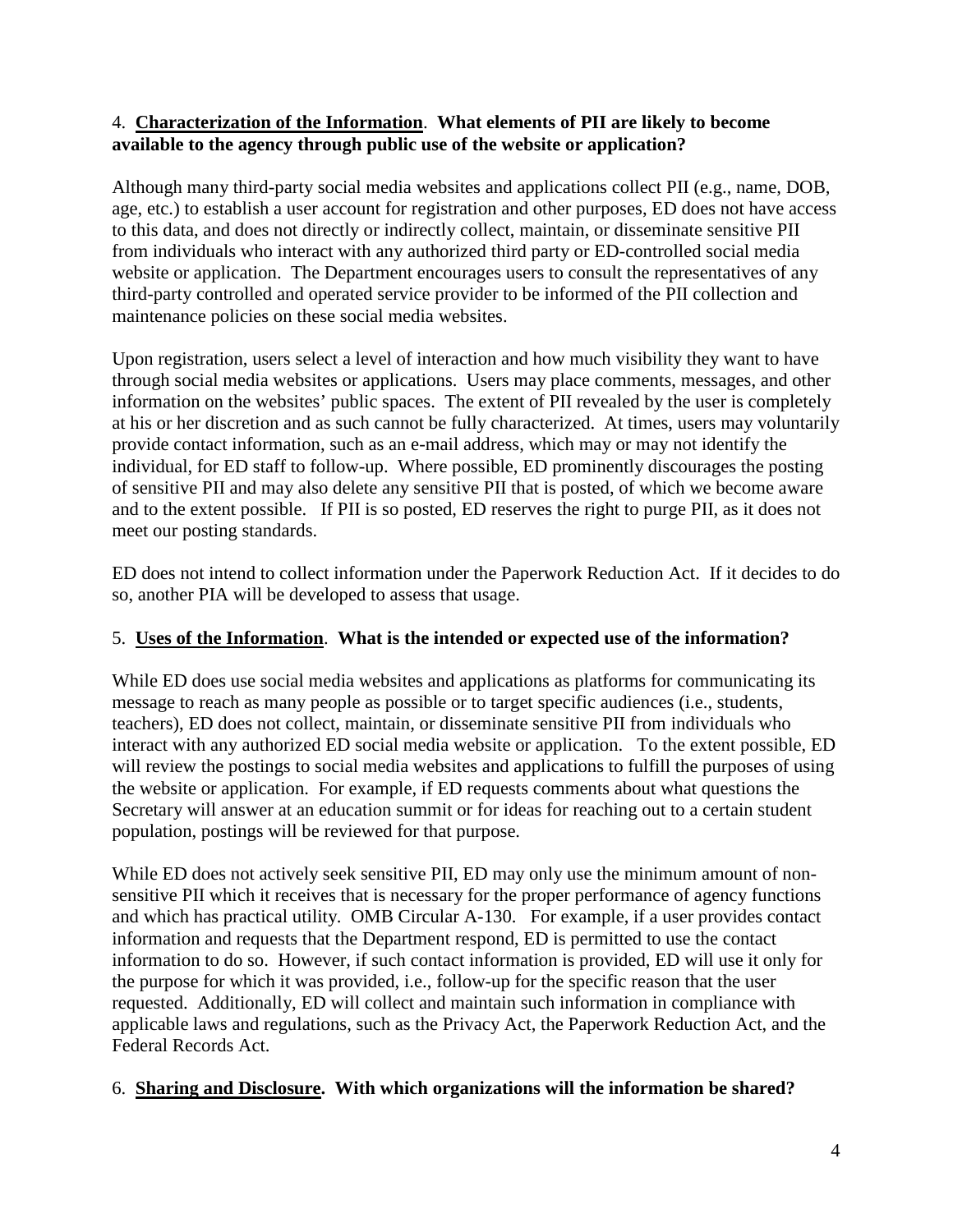The information that users voluntarily post on social media websites and applications will be available to the third-party provider and any users on a social media website or application who are able to access the public-facing side of an account. The Department may share information posted on an ED-sponsored page internally if there is a demonstrated need to know, such as a user-requested follow-up. ED will only post information after it has been appropriately approved and vetted by appropriate ED officials.

For third-party social media websites and applications, information posted is considered to be public by its very nature. By choosing to post information, the user has voluntarily chosen to share this information publicly. ED does not own or control the third-party sites, and accesses them as a user. The public will have access to content posted and published by ED staff to the third party social media site. In addition, the public will be able to submit comments or questions about the posted content using the comment capabilities provided by the social media website or application.

## 7. **Information maintenance. Whether and how the agency will maintain PII, and for how long.**

ED does not solicit sensitive PII and does not collect, maintain, or disseminate sensitive PII from individuals who interact with its authorized social media websites and applications. Sensitive PII is not an acceptable posting to any ED-operated or authorized site. ED will therefore not "receive" such information, as it is defined in the Federal Records Act. Because it is then not a Federal Record, ED reserves the right to purge the sensitive PII.

If non-sensitive PII, such as voluntarily provided contact information, is posted to an EDoperated or authorized site in connection with the transaction of public business, it may become a Federal record. If so, ED will comply with the provisions of the Federal Records Act for any Federal records meeting the statutory definition, as well as any other applicable Federal law or regulation.

ED is currently developing a records schedule for Federal records that are posted to social media websites. Until the records schedule is approved, records are maintained indefinitely, i.e., will be left on the social media site.

## 8. **Notice. Is notice provided to the individual prior to collection of their information (e.g., a posted Privacy Notice)?**

ED-operated social media websites and applications will provide individuals who interact with any authorized ED social media website and applications accounts with notice about what information will be collected.

ED will also provide notice on its authorized third-party hosted social media website and applications accounts stating explicitly that these accounts are not part of the Department's government-operated website, where possible. Third-party social media websites and applications are not under the Federal government's jurisdiction and are not owned and operated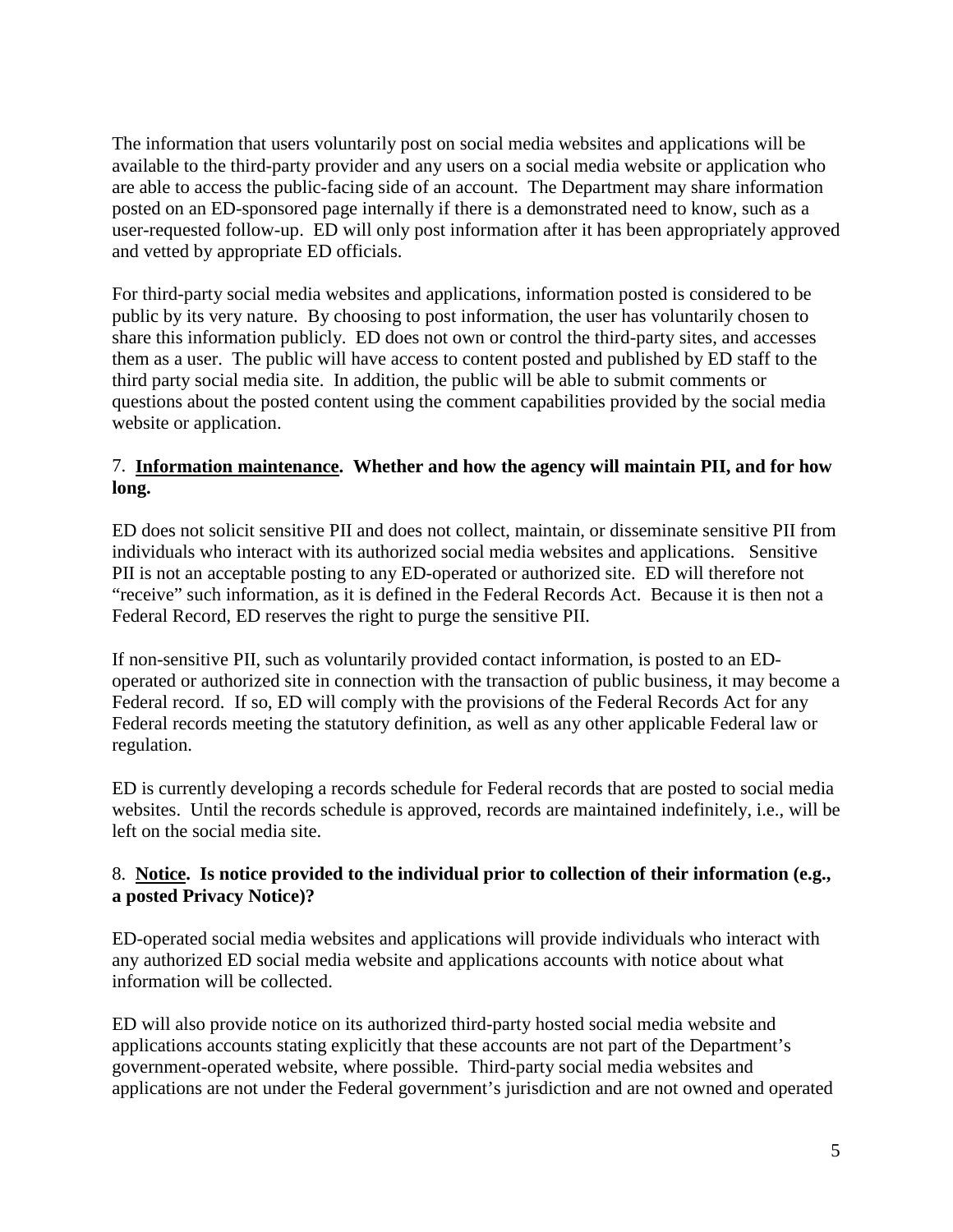by ED. To the extent practicable, ED will add its seal or emblem to its profile page on the social media website to indicate that it is an official Department presence. Users may have access to their information through their user accounts established on these third-party websites and applications. For additional information, ED recommends that users inform themselves about the privacy policies of the third-party services to which they subscribe. Such sites usually prominently post privacy policies on their homepages.

Any user interaction with ED-authorized third-party social media websites and applications is entirely voluntarily and therefore, any information displayed is provided voluntarily by users.

## 9. **Security. How ED will secure the PII it uses or maintains from Social Media Websites and Applications.**

ED does not actively seek sensitive PII and it does not collect, maintain, or disseminate sensitive PII from individuals who interact with its authorized social media websites and applications. The decision to authorize social media usage is a business decision and comes from a risk management process made by the management team with inputs from all stakeholders, including the Chief Information Officer, the Chief Information Security Officer, the Office of the General Counsel, the Chief Privacy Officer, the Office of Communications and Outreach, and the program owner. After a decision is made to authorize a social media use, the appropriate security safeguards will be implemented.

Security safeguards for third-party sites are described within the terms of use published by the third-party social media public networks. External, non-Federal, organizations operate and control third-party social media websites and applications. ED provides clear and conspicuous notice in a prominent location at the point of dissemination that these third-party social media websites and applications are controlled and operated by a third-party and is not a Federal or agency website. For third-party websites where ED maintains an official presence, and where possible, ED will provide a link to ED's privacy policy found at [www.ed.gov.](http://www.ed.gov/)

ED secures its own social media sites as follows:

- All physical access to Department sites are controlled and monitored 24/7 by security personnel who ensure that all persons entering the building are properly badged to enter the building.
- The computer systems employed by ED offer a high degree of resistance to tampering and circumvention. The Department uses special software programs for monitoring network traffic to identify unauthorized attempts to upload or change information, or otherwise to cause damage to this government computer system. These programs collect no information that would directly identify individuals, but they do collect information that could help ED identify someone attempting to tamper with the Web site.

# **10. Privacy Risks. What other privacy risks exist and how ED mitigates those risks.**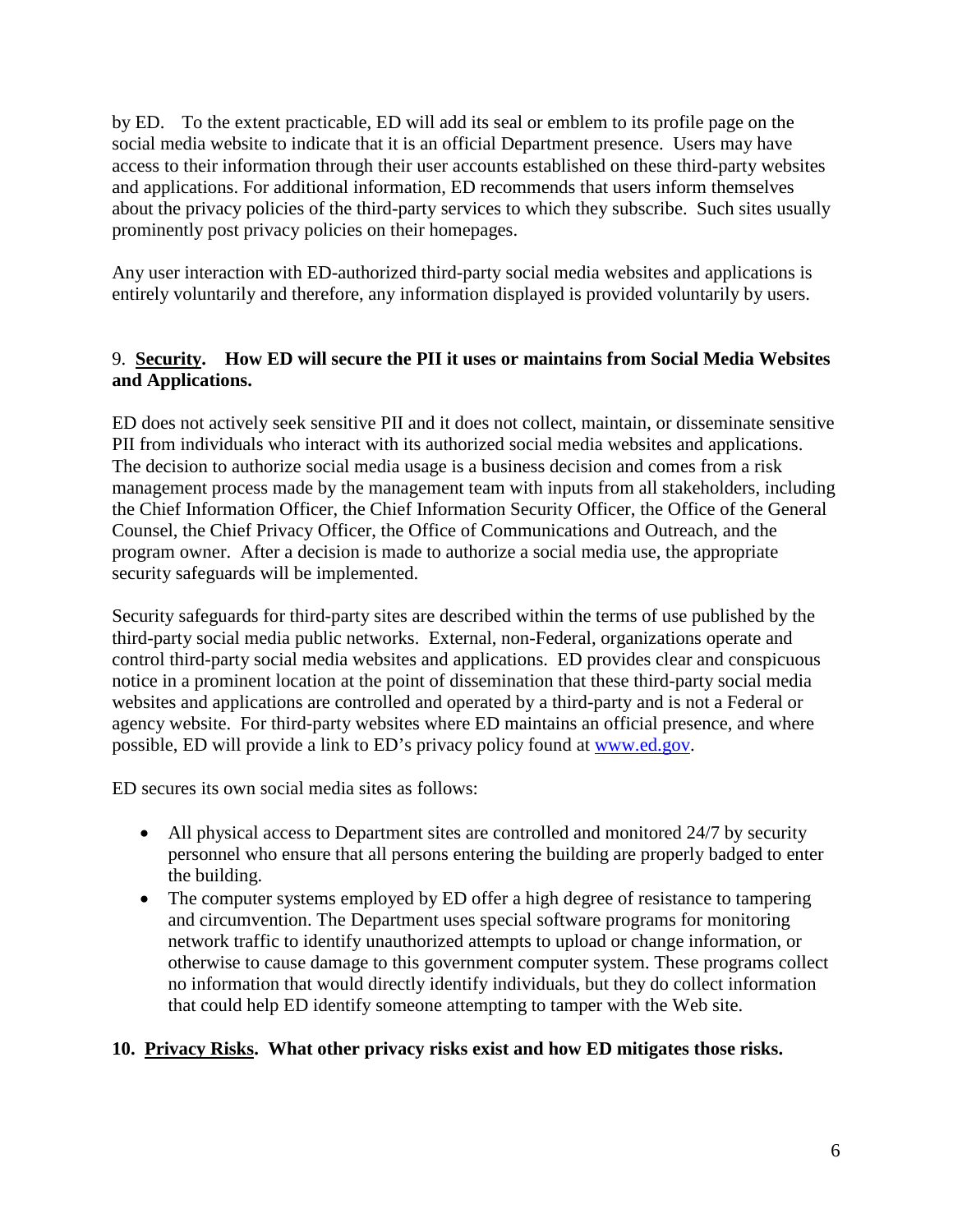**Disclosure of PII by users:** When interacting with the Department or others on a social media website (e.g., posting comments), PII that users share or disclose will ordinarily become available to other users or anyone else with access to the site. Most users will likely avoid disclosing particularly sensitive or confidential PII (e.g., Social Security or credit card number), which could be used by itself, or with other available information, to commit fraud or identity theft, or for other harmful or unlawful purposes. However, to help reduce those risks, ED will monitor postings to its authorized social media websites and applications to the extent practicable and will delete such posts of which ED becomes aware. Despite such efforts, the information may remain available elsewhere on the website, and others may have already viewed or copied the information. Additionally, ED does not request or collect any sensitive personal information nor does it conduct any official business transactions on social media applications. Where possible, ED will also provide appropriate notice to users on the third-party website itself, warning them to avoid sharing or disclosing any sensitive PII when interacting with the agency on the website. Users should also review the privacy policies of any third-party social media providers to determine if they wish to utilize that social media.

**Third-party advertising and tracking**. A third-party website operator may display advertising or other special communications on behalf of other businesses, organizations, or itself when a user interacts with the Department on the website. If the user clicks on the advertisement or reads the communication to learn about the advertised product or service, the user's PII may be shared by the website operator with the advertiser. The user's actions may also initiate tracking technology (e.g., "cookies," "web bugs," "beacons"), enabling the website operator or advertiser to create or develop a history or profile of the user's activities. The tracking data can be used to target specific types of advertisements to the user (i.e., behavioral advertising), or it can be used or shared for other marketing or non-marketing purposes. Users can avoid or minimize these risks by not clicking on advertisements or not visiting advertisers' sites.

**Spam, unsolicited communications, spyware, and other threats.** Users may also receive spam or other unsolicited or fraudulent communications as a result of their interactions with the Department on third-party websites. To avoid harm, users should be wary of responding to such communications, particularly those that may solicit the user's personal information, which can be used for fraudulent or other undesirable purposes. Users should also avoid accepting or viewing unknown or unsolicited links, applications, or other content that may be sent or forwarded in such communications. These unsolicited links and applications can contain unwanted tracking technology as well as computer viruses or other malicious payloads that can pose a variety of risks to the user. Where possible, ED will also provide warnings about these risks in notice(s) to users on the Department's third-party website itself.

**Accounts or pages that misrepresent agency authority or affiliation.** Certain accounts or pages on the website may not be officially authorized by, or affiliated with, ED, even if they use official insignia or otherwise appear to represent ED or the Federal Government. Interacting with such unauthorized accounts or pages may expose users to the privacy or security risks described above. ED will make every reasonable effort to label or identify its account or page in ways that would help users distinguish it from any unauthorized accounts or pages. ED will also, where appropriate, inform the website operator about any unofficial accounts or pages purporting to represent ED, seek their removal, and warn users about such accounts or pages. In addition,